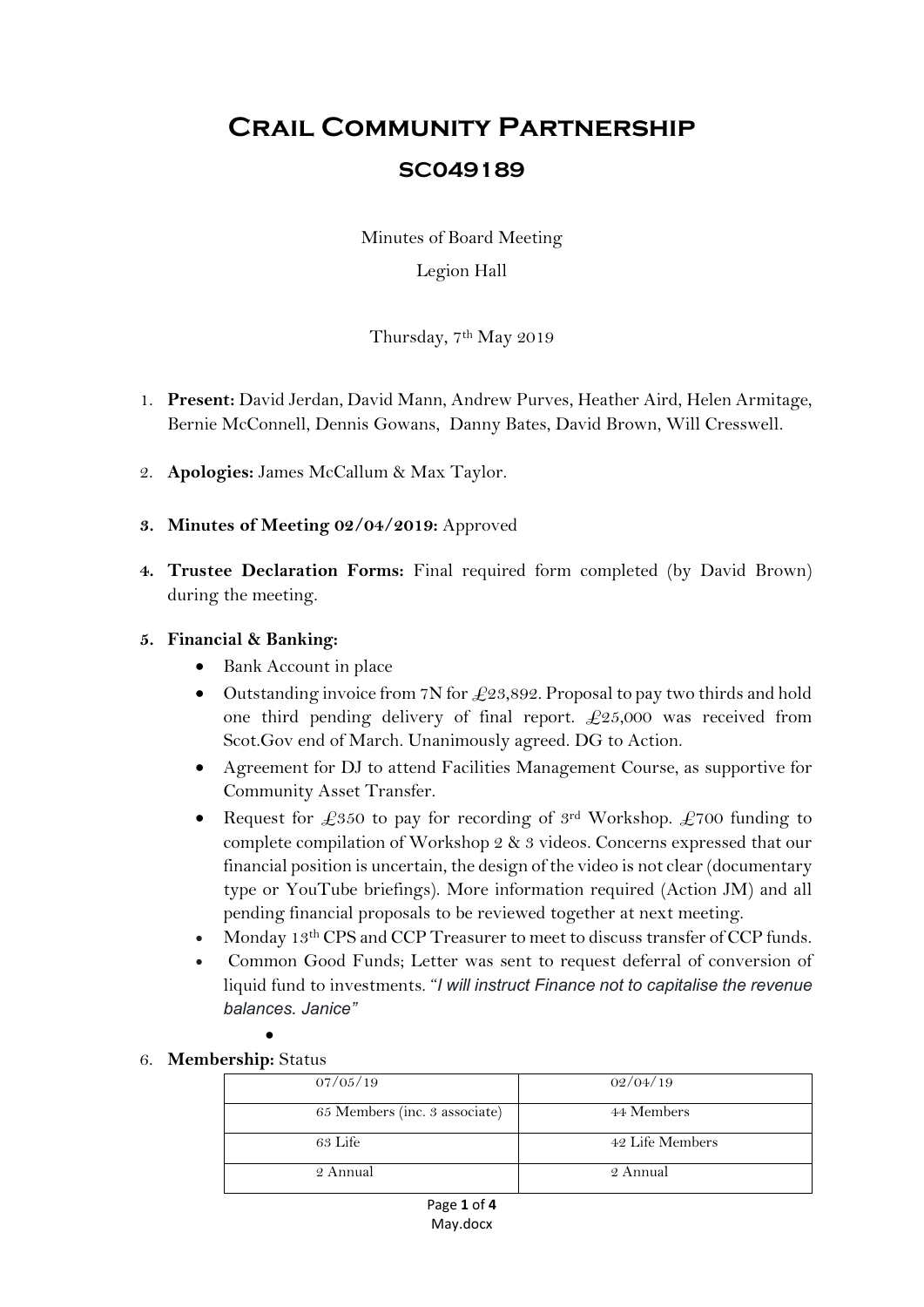Junior membership is free.

# 7. **Charrette Report:**

- Feedback summarised and sent to 7N.
- Meeting planned for 20<sup>th</sup> May. DJ and DG to meeting with Nick and 7N.

# **8. Sub-committees:**

For future meetings it is requested that sub-committee leaders submit an activity summary. Submitting to DG prior to the meeting so that a compiled summary can be released two days before the meeting.



Sub Committees MAy 2019.docx

## **Harbour:**

 Fisheries association formed. Very informative visit from North Berwick Lobster Hatchery. Also meeting with EDF. Working to establish working relationships within FC.

## **Crail North/Housing:**

 Constructive meetings with FC Planners, Environment and Transport. Also with Steven Tolson regarding community development, Lundin Homes regarding East Neuk style developments. David will build committee with some of the volunteers. Key goal to develop a Design Document for Crail North.

# **Strategy:**

- **Environment/Woodlands:**
	- CPS probably will change use of Denburn Park as part of Crail Woodland extension. CPS Meeting next week.
	- Useful meeting again with Chris Broome of FCCT. Optimism that they will support Crail's development plans.
- **Community Assets:** 
	- DJ and DG met with FC to discuss prospects of Community Asset Transfer, for Crail Community Hall. Productive meeting, two stage process to allow communities to consult and evaluate (phase one) before preparing a full application (phase two).
	- DG expressed concern regarding British Legion Hall, as there is only single figure membership in Crail. The hall is owned by the local branch.
	- $\bullet$ .
- **Tourism/Small Business**
- **Membership/Youth Engagement:** 
	- Target for membership is 200 Ordinary members.
	- David Mann requesting 20 membership forms. Action DG.
- $\bullet$
- **Publicity/Website:**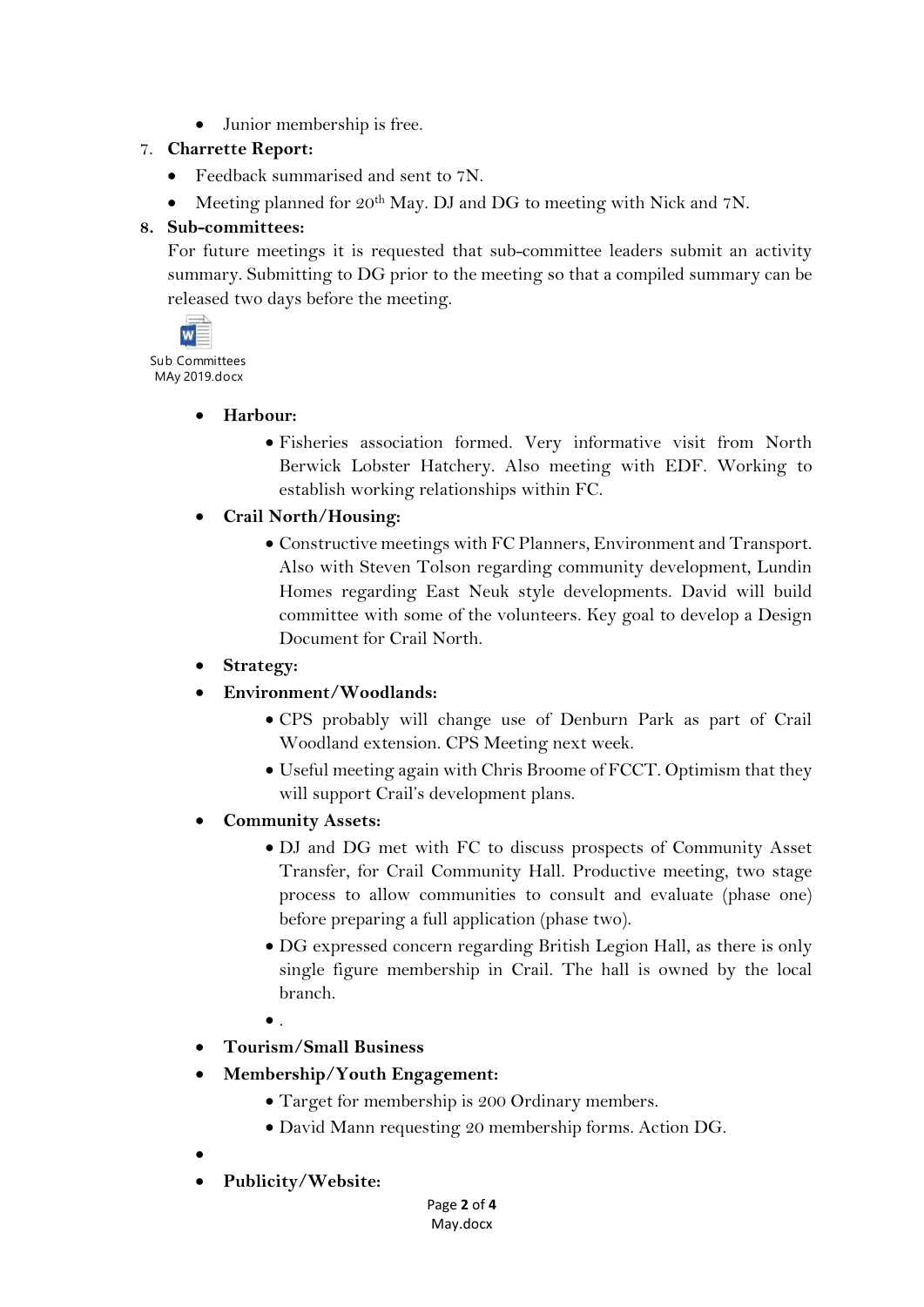- WC will create an article for Crail Matters, regarding Charrette progress and promoting CCP membership.
- Heather emphasised the importance of us sending emails to all those that provided their email addresses. Email summary to be released before the end of this month. Action HA/DG.
- Since last meeting DG applied for Fife LEADER funds to fund a core Crail website, as none exists today. Failed as requested too little. Have proposal for one year of development cost approx.  $\pounds$ 1,000. DG to request funding from CCC and other organisations.

#### **AOCB**

- DB reported on progress with Harbour Masters office. Currently On Hold as two projects cannot be funded simultaneously, and Roomebay playpark development is about to start.
- Target completion by the end of 2020.
- Looking for ideas on how to use the lower floor for public access displays.

| Submitted,    |  |
|---------------|--|
| Dennis Gowans |  |
| Secretary     |  |
| 15 March 2019 |  |
|               |  |
|               |  |

Appendix

Key points from conversation with Steven Tolson.

- Triangular relationships, Community, Landowner and FC (Primarily Planning but others included)
- Need an incorporated body and willingness to participate
- Will the community have some ownership in the development?
- Councils do not have the capacity or the cash (to plan the development)
- Need good relationships with Planning (and FC) and the Landowner
- Culture change will come from communities, not from Councils or Scot.Gov, even though legislation requires the culture change in communities
- Potential funding from Lottery ' Investing in Ideas.'
- A new developing approach Master Plan Consent Area be a Pathfinder for Scot.Gov Chief Planning Officer – with FC Planners
- Final Charrette Report should be strong on a Crail North Design Plan

Steven Tolson is a Fellow of the Royal institution of Chartered Surveyors and Registered Valuation Surveyor. Steven specialises in housing including residential development, investment and regeneration and also worked as a consultant providing advice to a range of private, public and 3rd sector clients. He is a past Chair of the Royal institution of Chartered Surveyors in Scotland and has for over 25 years held academic teaching and

> Page **3** of **4** May.docx